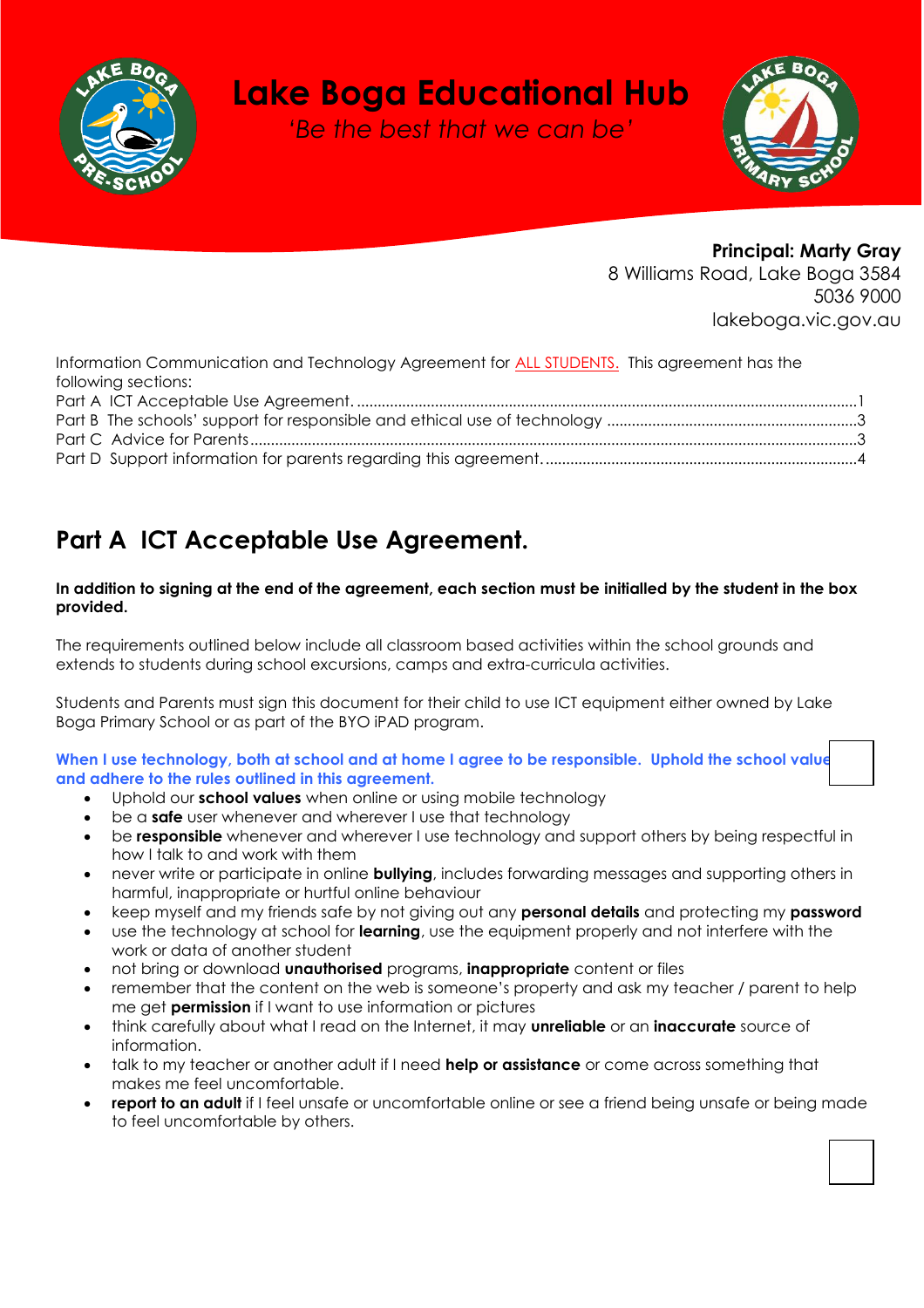## **I will look after the ICT equipment supplied in a safe and respectful way.**

- use it as requested for **learning** purposes as directed by my teacher
- always **transport** the equipment in a safe way to protect from damage
	- o carrying it with two hands
		- o walk not run
		- o never use while walking
- always **storing** it correctly
- never leaving it **outside** my classroom or unattended
- never leaving it on the **ground**, floor, chair or any other unsafe place
- always making sure that it is in a **safe position on my desk** (not near the edge)
- never consuming **food or drink** whist using my device
- always returning it to the correct **storage location** after use (including charging)
- never putting things **on top** of it
- immediately **reporting any damage** to my classroom teacher.

#### **I will uphold the school vales when using the mobile device video or camera or microphone**

- only take **photos** and **record sound or video** when it is part of a class or lesson
- seek **permission** from individuals involved PRIOR to **taking** photos, recording sound or videoing them (including teachers)
- seek written **permission** from individuals involved PRIOR to **publishing** or sending photos, recorded sound or video to anyone else or to any online space
- seek **teacher permission** before uploading any content to websites, blog etc

I acknowledge and agree to follow these rules. I understand that my access to the Internet and mobile technology at school will be re-negotiated if I do not act responsibly.

I understand that my access to ICT equipment may be periodically inspected and monitored for appropriate usage. School personnel may request access to browser history and/or caches as well as any or all files belonging to the student resident on the ICT device or on the school servers. I understand that files stored locally on the Netbook, iPad on school servers are not private.

Damage at school will be assessed on a case by case basis. The school will not be held liable for any damage to personal devices.

| Student Name:      | Date: |
|--------------------|-------|
| Student Signature: |       |

# **Parent Permission**

I agree to allow my child to use technology at school. I have discussed the content of this user agreement with my child and their responsibility for acceptable use and care of ICT equipment with them. I agree to contact the school if there is anything here that I do not understand. If there is a situation which concerns me, I will contact either the school or ACMA Australia's Internet safety advisory body on 1800 880 176.

Parent/Guardian Name: ……………………………… Date:

Parent/Guardian Signature: ……………………………..

# **This form must be returned to enable the student to participate in ICT usage within the school**

**Please make a copy of this agreement at home for your own records**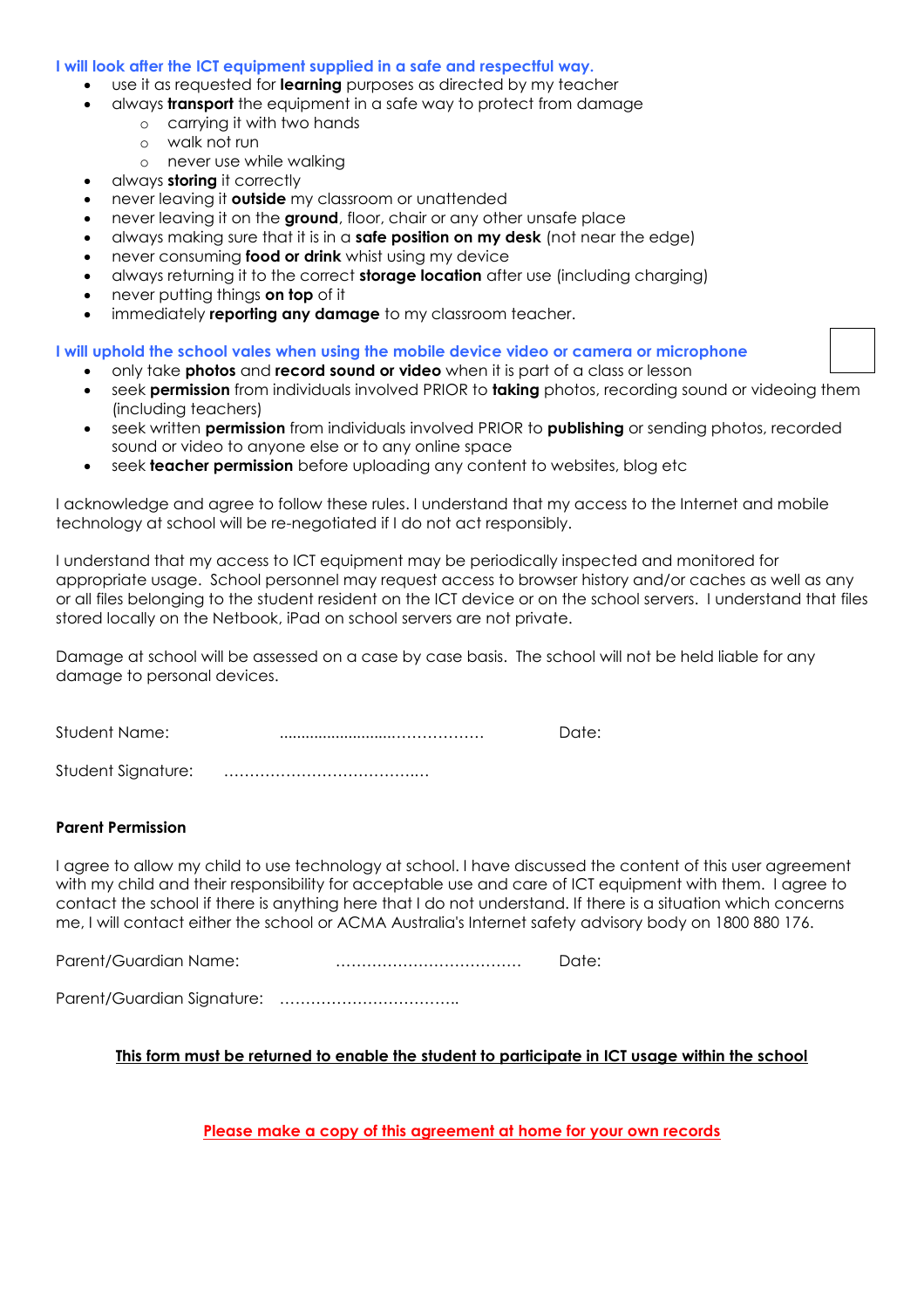# <span id="page-2-0"></span>**Part B The schools' support for responsible and ethical use of technology**

# **Internet Safety Measures**

Lake Boga Primary School uses the **Internet** as a teaching and learning tool. We see the Internet and mobile technology as valuable resources, but acknowledge they must be used responsibly. Your child has been asked to agree to **use the technology responsibly** at school. Parents should be aware that the nature of the Internet means that full protection from inappropriate content can never be guaranteed.

At Lake Boga Primary School we:

- reinforce the **school values and behaviours** when using technology and the Internet
- provide a **filtered Internet** service
- provide **supervision and direction** in Internet activities and when using mobile technologies for learning
- work towards setting tasks that ask your child **open-ended questions**, so they can't copy and paste all answers from the Internet
- provide **support to parents** to understand this agreement (e.g. language support) via information evenings and the provision of FAQs and via direct communication with the classroom teacher or Principal.

# <span id="page-2-1"></span>**Part C Advice for Parents**

At school the Internet is mostly used to support **teaching and learning**. At home, however, it is often used differently. Not only is it a study resource for students, but it is increasingly being used as a social space to meet, play and chat. The Internet can be lots of fun. If you have the Internet at home, encourage your child to share what they are doing online. If not, see if you can make a time to visit the school to see their work and how the school uses the Internet.

**Bullying**, stranger danger, gossip, telling the wrong people personal information about yourself have long been issues for young people growing up. These are all behaviours which now present online. These are not "Virtual" Issues. They are real and can harm and hurt.

**At home** we recommend you:

- make some time to sit with your child to **understand** how they are using the Internet and who else is involved in any online activities
- ask them to give you a tour of their "**online profiles**" if they are using a site which allows them to chat, publish photos, play games etc
- always get them to set the space to "**Private**" if they use a social networking sites. They are then in control of who contacts them and who can access their information. They can block out anyone at anytime
- have the computer with Internet access in a **shared place in the house** not your child's bedroom
- negotiate **appropriate times** for your child's online activities and use of mobile phones
- ask questions when your child shows you what they are doing:
	- o How does it work and how do you set it up? Can you block out people?
		- o Who else is sharing this space or game did you know them before or "meet" them online? What do you know about them?
		- o Why is this so enjoyable what makes it fun?
		- o Can you see any risks or dangers in the activity what would you say to warn/inform a younger child who was going to start to use the space?
		- o What are you doing to protect yourself or your friends from these potential dangers?
		- o When would you inform an adult about an incident that has happened online that concerns you? Discuss why your child might keep it to themselves.

Many students say they will not tell an adult they are in trouble or **ask for help** because:

- they might get the blame for any incident
- they don't think adults "get" their online stuff it is for students only
	- they might put at risk their own access to technology by either:
		- admitting to a mistake or
			- highlighting a situation that might lead a parent to ban their access (even to protect them).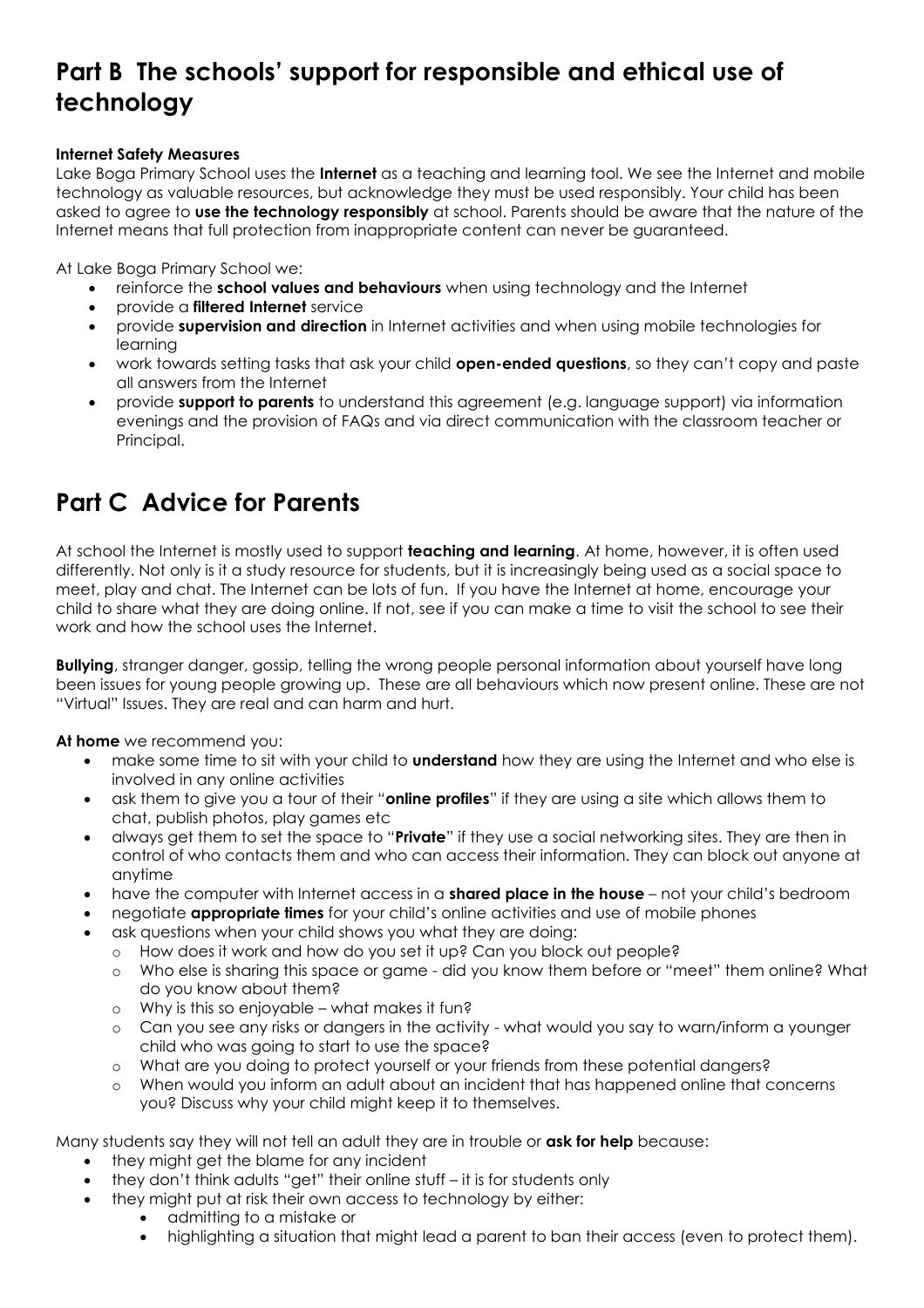# <span id="page-3-0"></span>**Part D Support information for parents regarding this agreement.**

# **When I use technology, both at school and at home, I have responsibilities and rules to follow.**

Lake Boga Primary School sees the education of safe and ethical cybercitizens as essential in the lives of its students and as a partnership between home and school. 21st Century students spend increasing amounts of time online learning and socialising. These online communities need Cybercitizens who "**do the right thing**" by themselves and others online, particularly when "no one is watching". Safe and ethical behaviour online is explicitly taught at our school. It is important to note that some online activities are illegal and as such will be reported to police. This includes harassment of others, publishing inappropriate images, etc

# **Not giving out personal details or details of other students including full names, telephone numbers, addresses and images and protecting password details.**

Students can be approached, groomed, and bullied online. They love to publish information about themselves and their friends in social spaces. We recommend that they:

- don't use their own name, but develop an online name (or 'handle') and use avatars where available
- don't share personal details including images of themselves or their friends online
- password protect any spaces or accounts they have and never share that password
- don't allow anyone they don't know to join their chat or collaborative space. Use the block feature.
- are reminded that any image or comment they put on the Internet is now public (anyone can see, change or use it). Once it is published they have lost control of it.

# **Being respectful online and not participating in online bullying or hurtful behaviour.**

The online environment sometimes feels different. The language is different. Sometimes students say things online that they would never say to someone's face. Not all altercations are bullying, but unacceptable behaviours need to be addressed.

- being online can make students feel that they are anonymous (however online interactions can be traced)
- the space or chat they use in leisure time might have explicit language and they will feel they have to be part of it
- often the online environment has very few adults
- participation in bullying or hurtful actions can take many forms in the online world. Forwarding the messages, telling others where to go and see any published images or content which has been deliberately posted to humiliate another person is all part of how a child can participate and contribute to the hurt or bullying of another child
- Deliberate exclusion of another in an online space is another way some students hurt each other online. It is important that the behaviours are discussed as separate from the technologies.

#### **Using the technology at school for learning, using the equipment properly and not interfering with the work or data of another student**

By just taking care with the equipment, printing and downloading from the internet students can save time, money and the environment. Much of the school ICT equipment is shared. Students should not interfere with the data of any other student.

#### **Not bringing or downloading unauthorised programs, including games, to the school or run them on school computers**

The school connects all of the computers through a network. The introduction of unknown games or files could introduce viruses etc and these put all of the schools equipment and student work at risk.

# **Not search for rude or offensive sites**.

Filters block a lot of inappropriate content but they are not foolproof. For students who deliberately seek out inappropriate content or use technology that bypasses filters, parents will be immediately informed and the student's internet access will be reviewed.

# **Remembering the content on the web as someone else's property and asking teacher to help get permission before using information or pictures**

All music, information, images and games on the internet are owned by someone. The term copyright is a legal one and there are laws to enforce it. By downloading a freebie you can risk bringing a virus or